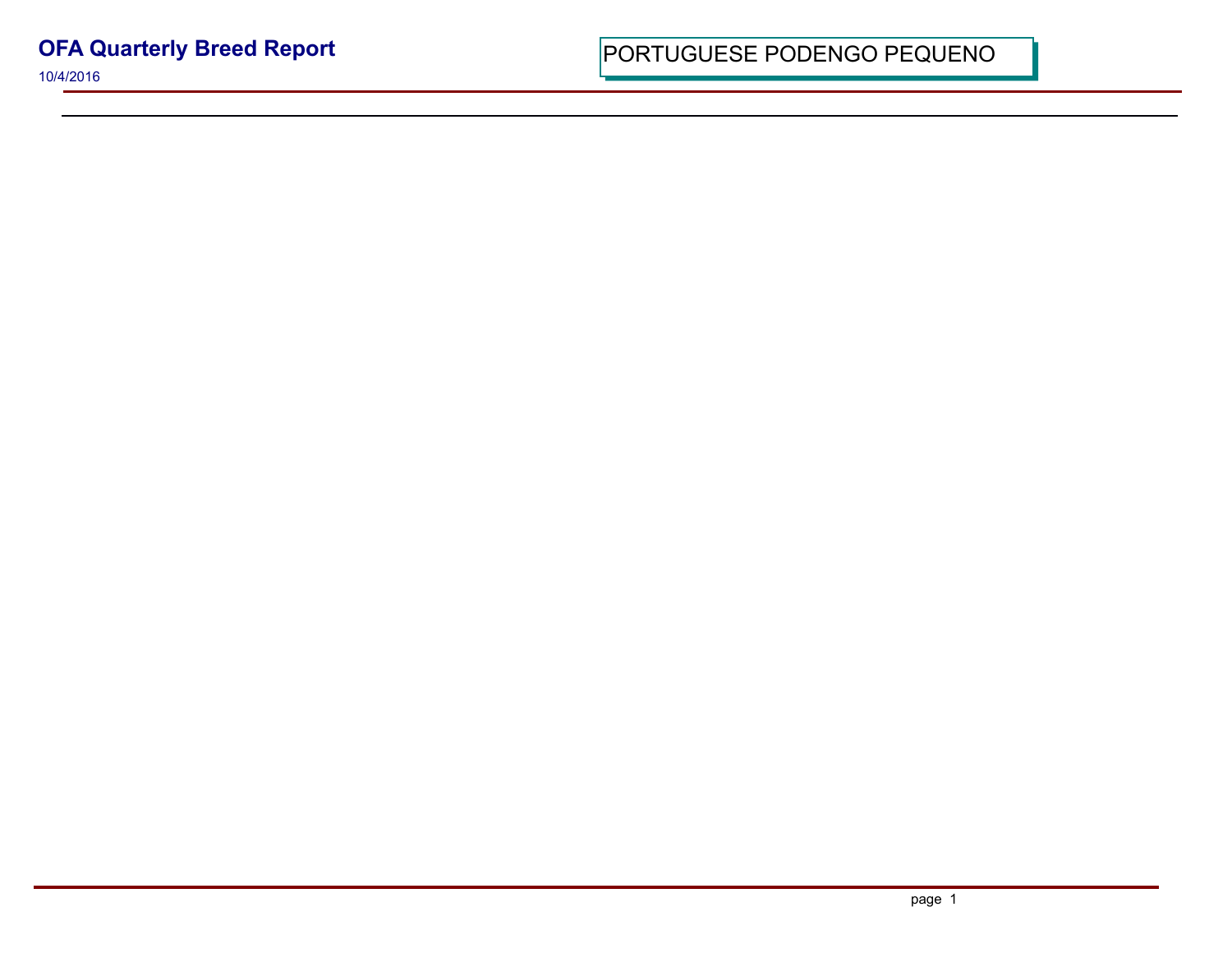## **OFA Quarterly Breed Report**

10/4/2016

|                           |                                      | <b>Hips</b>   |                    | Third qtr 2016      |            |     |                    |
|---------------------------|--------------------------------------|---------------|--------------------|---------------------|------------|-----|--------------------|
| <b>OFAID</b>              | <b>Name</b>                          |               | <b>Application</b> | <b>Registration</b> | <b>Sex</b> | Age | <b>Report date</b> |
| Prelim - GOOD             | KETKA'S PLAYIN' WITH FIRE            |               | 1831584            | HP50493802          | F          | 12  | 9/1/2016           |
| MODERATE UNILATERAL RIGHT | QUEBRA-MAR DE VIAMONTE               |               | 1816144            | HP48457001          | м          | 26  | 7/13/2016          |
| PPD-104G52M-VPI           | FALCAO'S HUMMER FOR WALTER           |               | 1824975            | HP42473901          | М          | 52  | 7/27/2016          |
| PPD-105G43F-VPI           | ENERGIZER'S ALL THAT JAZZ AT PREMIER |               | 1824982            | HP44564802          | F          | 43  | 7/28/2016          |
| PPD-106G26M-PI            | ANNEVAN THE DOCTOR                   |               | 1825786            | HP47835601          | M          | 26  | 8/2/2016           |
|                           |                                      | <b>Elbows</b> |                    | Third qtr 2016      |            |     |                    |
| <b>OFAID</b>              | <b>Name</b>                          |               | <b>Application</b> | <b>Registration</b> | <b>Sex</b> | Age | <b>Report date</b> |
| PPD-EL17M26-PI            | ANNEVAN THE DOCTOR                   |               | 1825786            | HP47835601          | м          | 26  | 8/2/2016           |
|                           |                                      | Patella       |                    | Third qtr 2016      |            |     |                    |
| <b>OFAID</b>              | <b>Name</b>                          |               | <b>Application</b> | <b>Registration</b> | <b>Sex</b> | Age | <b>Report date</b> |
| PPD-PA110/26M/P-VPI       | QUEBRA-MAR DE VIAMONTE               |               | 1816144            | HP48457001          | M          | 26  | 7/6/2016           |
| PPD-PA111/52M/P-VPI       | FALCAO'S HUMMER FOR WALTER           |               | 1824975            | HP42473901          | М          | 52  | 7/27/2016          |
| PPD-PA112/43F/P-VPI       | ENERGIZER'S ALL THAT JAZZ AT PREMIER |               | 1824982            | HP44564802          | F          | 43  | 7/27/2016          |
| PPD-PA113/12F/P-VPI       | KETKA'S PLAYIN' WITH FIRE            |               | 1831584            | HP50493802          | F          | 12  | 8/31/2016          |
|                           |                                      | Cardiac       |                    | Third qtr 2016      |            |     |                    |
| <b>OFAID</b>              | <b>Name</b>                          |               | <b>Application</b> | <b>Registration</b> | <b>Sex</b> | Age | <b>Report date</b> |
| PPD-CA39/25F/P-VPI        | DUNDRUM'S I WANT TO TALK ABOUT ME W  |               | 1761918            | HP48057204          | F.         | 25  | 9/27/2016          |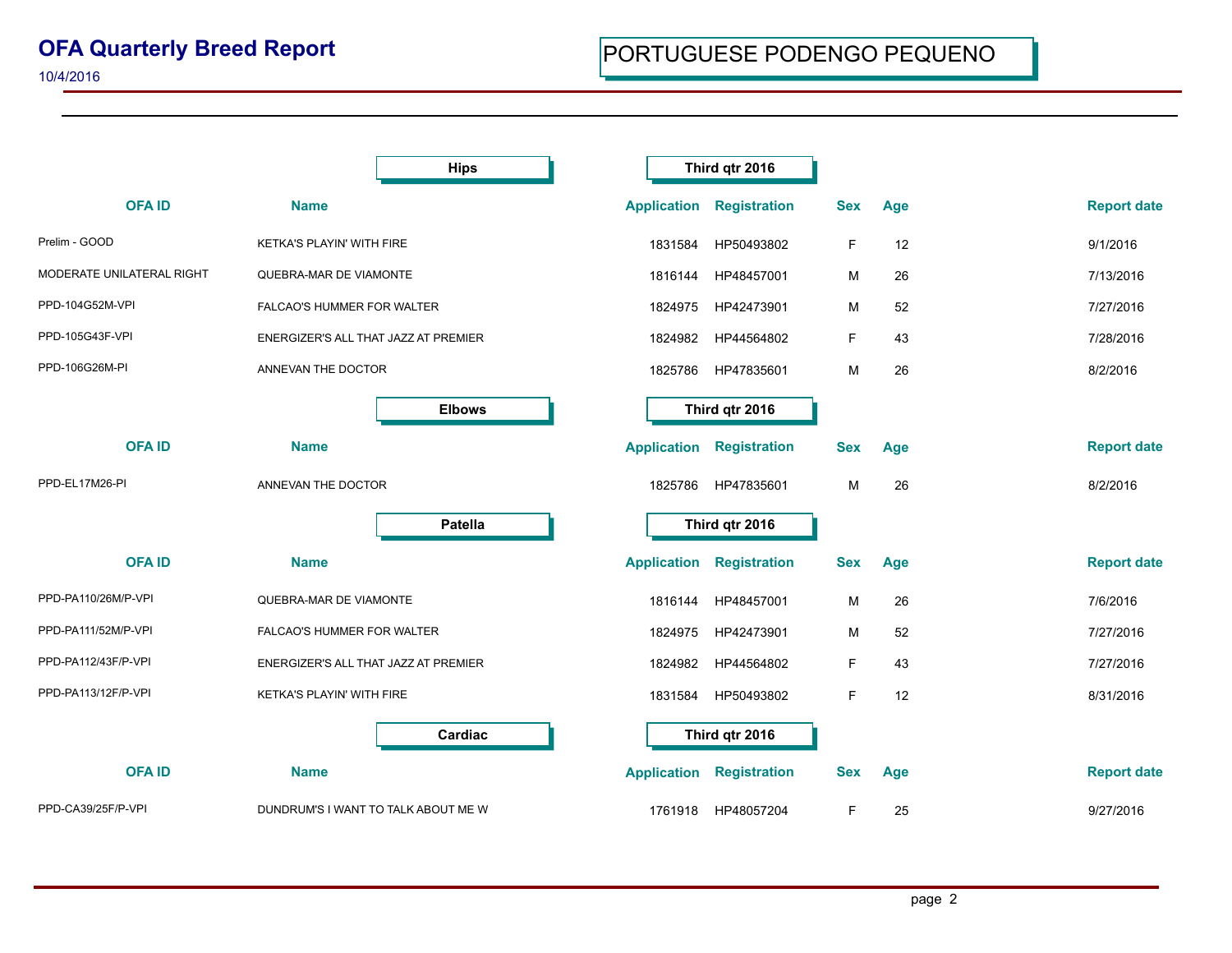10/4/2016

|                    | <b>EYE</b>                           |                    | Third qtr 2016      |            |     |             |        |                    |
|--------------------|--------------------------------------|--------------------|---------------------|------------|-----|-------------|--------|--------------------|
| <b>OFA ID</b>      | <b>Name</b>                          | <b>Application</b> | <b>Registration</b> | <b>Sex</b> | Age |             |        | <b>Report date</b> |
| PPD-EYE30/50M-VPI  | ANEVAN THE CAPTAIN                   | 1648983            | HP44080901          | м          | 50  | <b>CHIC</b> | 98344  | 7/11/2016          |
| PPD-EYE43/44F-VPI  | SANTANA JOY'S WHIMSY                 | 1631223            | HP44133201          | F.         | 44  | <b>CHIC</b> | 104560 | 9/14/2016          |
| PPD-EYE55/74M-VPI  | MIGUEL DA CASA DE MAIO               | 1543941            | HP38240001          | м          | 74  | <b>CHIC</b> | 85223  | 8/26/2016          |
| PPD-EYE79/25F-VPI  | DUNDRUM'S I WANT TO TALK ABOUT ME W  | 1761918            | HP48057204          | F.         | 25  |             |        | 9/27/2016          |
| PPD-EYE95/61M-PI   | MAR DE VIANONTE                      | 1830974            | HP42018202          | м          | 61  |             |        | 8/26/2016          |
| PPD-EYE96/21F-PI   | <b>IRINA-X</b>                       | 1830966            | HP51165101          | F.         | 21  |             |        | 8/26/2016          |
| PPD-EYE97/61F-PI   | MARESIA DE VIAMONTE                  | 1830971            | HP42018301          | F.         | 61  |             |        | 8/26/2016          |
| PPD-EYE98/15F-PI   | STARMOUNTAIN NORTH STAR OF BROOKMONT | 1830968            | HP49256801          | F.         | 15  |             |        | 8/26/2016          |
| PPD-EYE99/21F-NOPI | <b>TEKO'S WHIMSICAL MOMENT</b>       | 1805529            | HP47839501          | F.         | 21  |             |        | 9/14/2016          |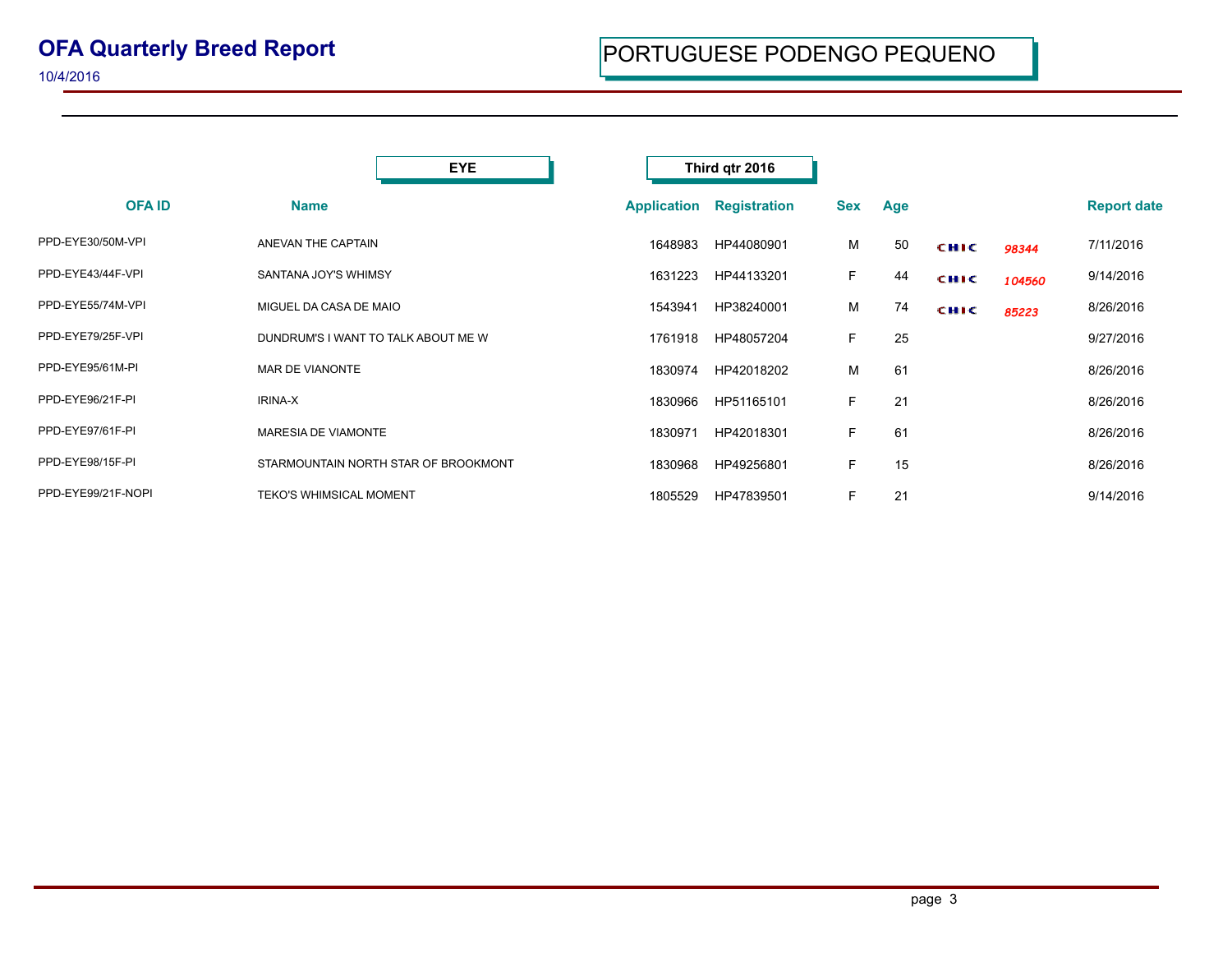## **OFA Quarterly Breed Report**

**by Registered Name Third qtr 2016** 

10/4/2016

**Hips**

| <b>OFA ID</b>             | <b>Name</b>                          | <b>Application</b> | <b>Registration</b> | <b>Sex</b>     | Age | <b>Report date</b> |
|---------------------------|--------------------------------------|--------------------|---------------------|----------------|-----|--------------------|
| PPD-106G26M-PI            | ANNEVAN THE DOCTOR                   | 1825786            | HP47835601          | M              | 26  | 8/2/2016           |
| PPD-105G43F-VPI           | ENERGIZER'S ALL THAT JAZZ AT PREMIER | 1824982            | HP44564802          | F.             | 43  | 7/28/2016          |
| PPD-104G52M-VPI           | <b>FALCAO'S HUMMER FOR WALTER</b>    | 1824975            | HP42473901          | M              | 52  | 7/27/2016          |
| Prelim - GOOD             | KETKA'S PLAYIN' WITH FIRE            | 1831584            | HP50493802          | F              | 12  | 9/1/2016           |
| MODERATE UNILATERAL RIGHT | QUEBRA-MAR DE VIAMONTE               | 1816144            | HP48457001          | M              | 26  | 7/13/2016          |
|                           | <b>Elbows</b>                        | by Registered Name |                     | Third qtr 2016 |     |                    |
| <b>OFAID</b>              | <b>Name</b>                          | <b>Application</b> | <b>Registration</b> | <b>Sex</b>     | Age | <b>Report date</b> |
| PPD-EL17M26-PI            | ANNEVAN THE DOCTOR                   | 1825786            | HP47835601          | м              | 26  | 8/2/2016           |
|                           | <b>Patella</b>                       | by Registered Name |                     | Third qtr 2016 |     |                    |
| <b>OFAID</b>              | <b>Name</b>                          | <b>Application</b> | <b>Registration</b> | <b>Sex</b>     | Age | <b>Report date</b> |
| PPD-PA112/43F/P-VPI       | ENERGIZER'S ALL THAT JAZZ AT PREMIER | 1824982            | HP44564802          | F              | 43  | 7/27/2016          |
| PPD-PA111/52M/P-VPI       | FALCAO'S HUMMER FOR WALTER           | 1824975            | HP42473901          | M              | 52  | 7/27/2016          |
| PPD-PA113/12F/P-VPI       | KETKA'S PLAYIN' WITH FIRE            | 1831584            | HP50493802          | F.             | 12  | 8/31/2016          |
| PPD-PA110/26M/P-VPI       | QUEBRA-MAR DE VIAMONTE               | 1816144            | HP48457001          | M              | 26  | 7/6/2016           |
|                           | Cardiac                              | by Registered Name |                     | Third qtr 2016 |     |                    |
| <b>OFAID</b>              | <b>Name</b>                          | <b>Application</b> | <b>Registration</b> | <b>Sex</b>     | Age | <b>Report date</b> |
| PPD-CA39/25F/P-VPI        | DUNDRUM'S I WANT TO TALK ABOUT ME W  | 1761918            | HP48057204          | F.             | 25  | 9/27/2016          |